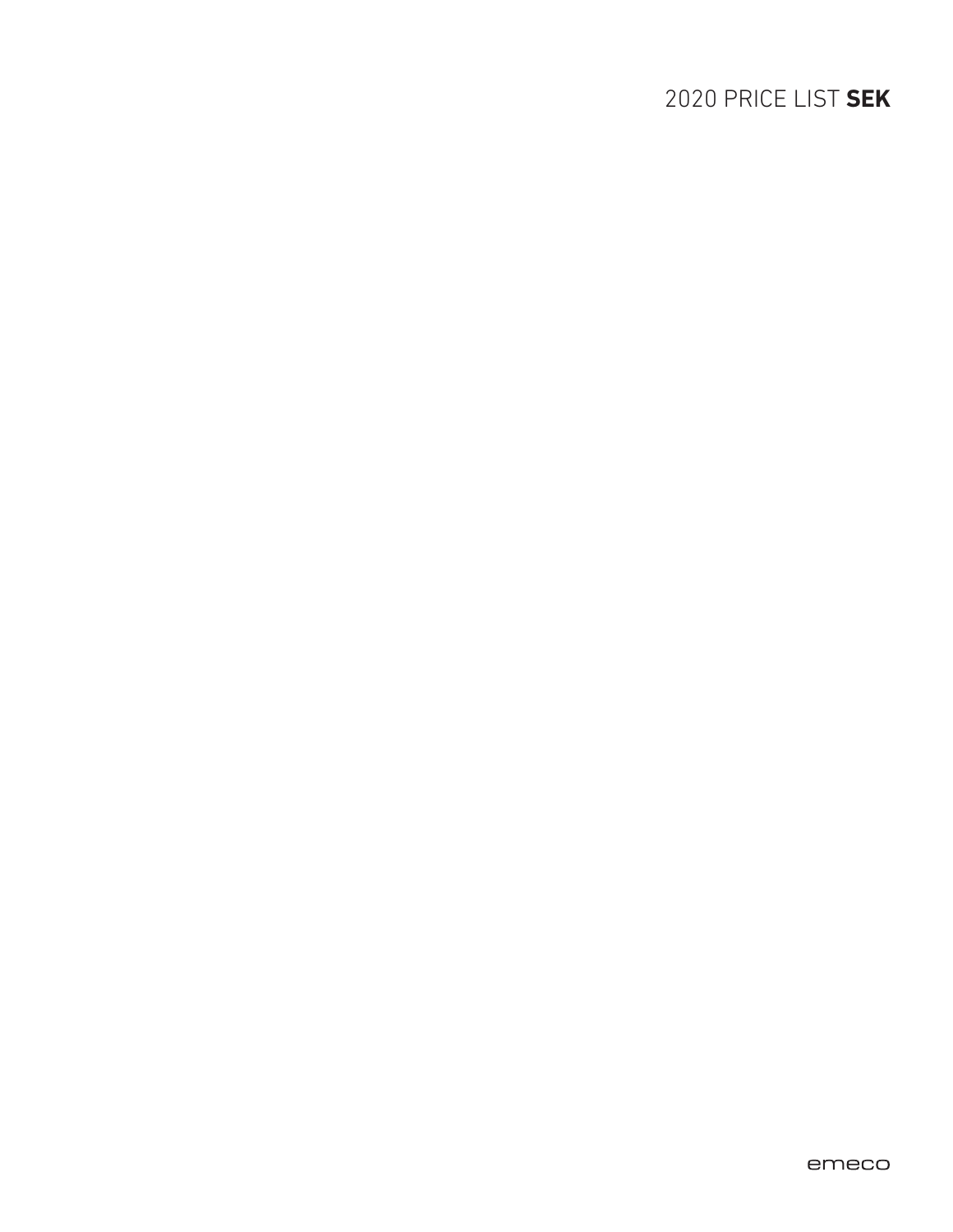## EMECO PRODUCT INDEX

| 1 INCH RECLAIMED by JASPER MORRISON |   |
|-------------------------------------|---|
| 111 NAVY with COCA-COLA             |   |
| BROOM by PHILIPPE STARCK            | h |
| Emeco warranty                      |   |
| Environmental statement             |   |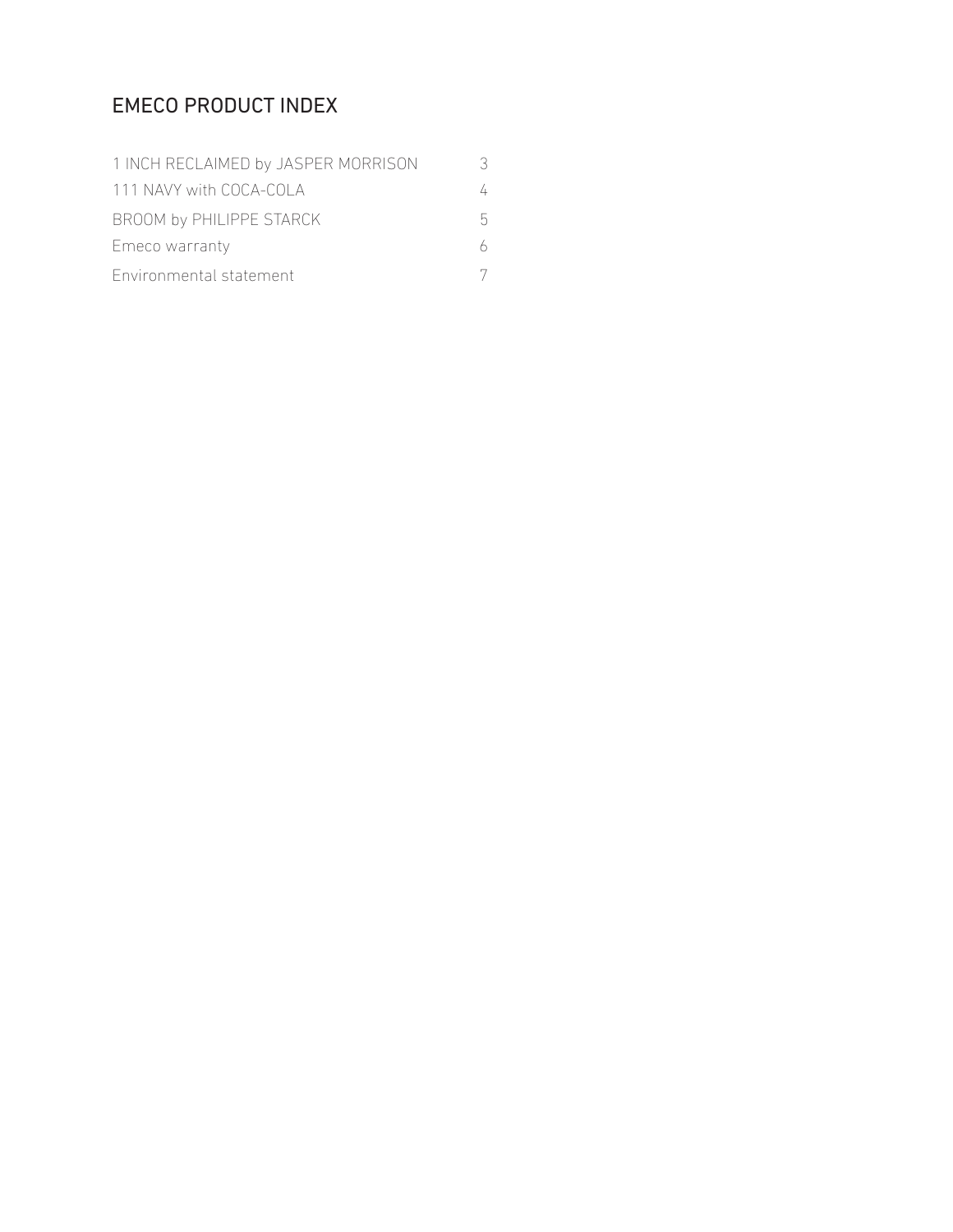### 1 INCH RECLAIMED by JASPER MORRISON

US DESIGN PATENT PENDING

#### **1 INCH RECLAIMED STACKING CHAIR**

| W: 20.6"      | D: 20.9"             | H: 31.1" | SH:18"         |
|---------------|----------------------|----------|----------------|
| W:52cm D:53cm |                      | H:79cm   | <b>SH:46cm</b> |
|               | WT: 11.5lb WT: 5.2kg |          |                |





 STACKS 10 HIGH PACKED ONE OR TWO IN A BOX

MADE OF 90% RECLAIMED WOOD POLYPROPYLENE.

COLORS: BLUE, BORDEAUX, BROWN, DARK GREY, GREEN, LIGHT GREY, ORANGE, SAND ALL COLORS SUITABLE FOR OUTDOOR USE. GLIDES: SOFT PLASTIC TPU GLIDE AS STANDARD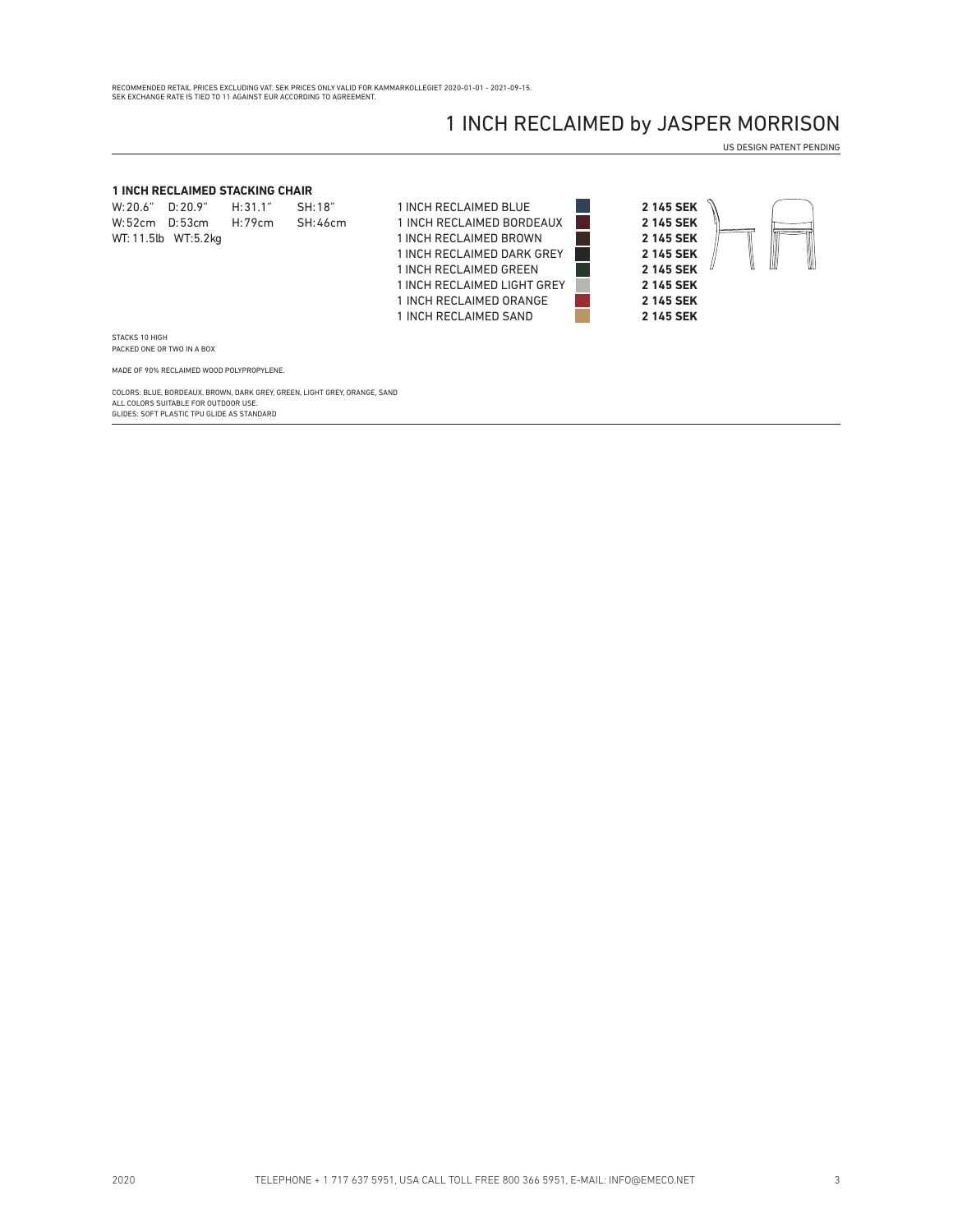### RECOMMENDED RETAIL PRICES EXCLUDING VAT. SEK PRICES ONLY VALID FOR KAMMARKOLLEGIET 2020-01-01 - 2021-09-15.<br>SEK EXCHANGE RATE IS TIED TO 11 AGAINST EUR ACCORDING TO AGREEMENT.

### 111 NAVY

REGISTERED UNDER US TRADEMARK REG. NO 2511360.

#### **111 NAVY CHAIR**

| W: 15.5"         | D: 19.5"                | H: 34" | SH: 18"  | 111 BEACH    |
|------------------|-------------------------|--------|----------|--------------|
|                  | W: 39cm D: 50cm H: 86cm |        | SH: 46cm | 111 CHARCOAL |
| WT: 11.5lb 5.2kg |                         |        |          | 111 FI INT   |

|                  | W: 15.5" D: 19.5" H: 34" |                                  | SH: 18" | 111 BEACH       |
|------------------|--------------------------|----------------------------------|---------|-----------------|
|                  |                          | W: 39cm D: 50cm H: 86cm SH: 46cm |         | 111 CHARCOAL    |
| WT: 11.5lb 5.2kg |                          |                                  |         | 111 FLINT       |
|                  |                          |                                  |         | 111 GRASS       |
|                  |                          |                                  |         | 111 PERSIMMON   |
|                  |                          |                                  |         | 111 RED         |
|                  |                          |                                  |         | <b>111 SNOW</b> |



PACKED TWO IN A BOX<br>rPET COLORS: BEACH, CHARCOAL, FLINT GRAY, GRASS GREEN, PERSIMMON ORANGE, RED, SNOW WHITE.

MADE FROM 65% RECYCLED PET AND 35% GLASS FIBER AND PIGMENT (AT LEAST 111 RECYCLED BEVERAGE BOTTLES PER CHAIR). ALL COLORS SUITABLE FOR OUTDOOR USE.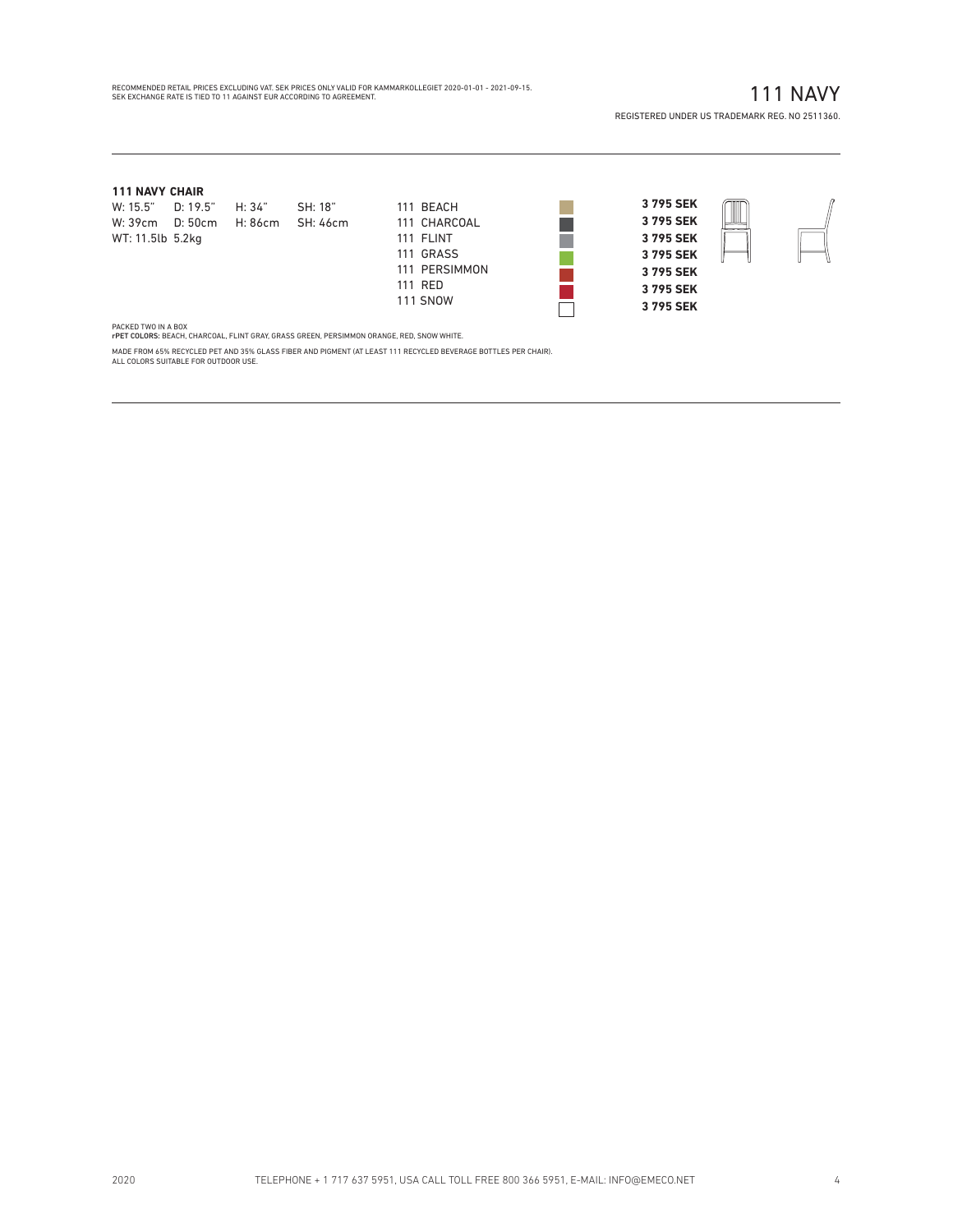RECOMMENDED RETAIL PRICES EXCLUDING VAT. SEK PRICES ONLY VALID FOR KAMMARKOLLEGIET 2020-01-01 - 2021-09-15.<br>SEK EXCHANGE RATE IS TIED TO 11 AGAINST EUR ACCORDING TO AGREEMENT.

### BROOM by PHILIPPE STARCK

U.S. DESIGN PATENT NO. D669701 S EUROPEAN PATENT NO. 2041624

#### **BROOM STACKING CHAIR**

W: 19" D: 19.5" H: 32.5" SH: 17" W: 48cm D: 50cm H: 83cm SH: 43cm WT: 10.5lb 4.75kg

COLORS: DARK GREY, NATURAL, GREEN, ORANGE, YELLOW, WHITE MADE FROM RECLAIMED POLYPROPYLENE, RECLAIMED WOOD FIBER, AND GLASS FIBER ALL COLORS CAN BE USED OUTDOORS STACKS 6 HIGH

PACKED 1, 2, 3 OR 4 IN A BOX

BROOM DARK GREY BROOM NATURAL BROOM GREEN BROOM ORANGE BROOM YELLOW BROOM WHITE

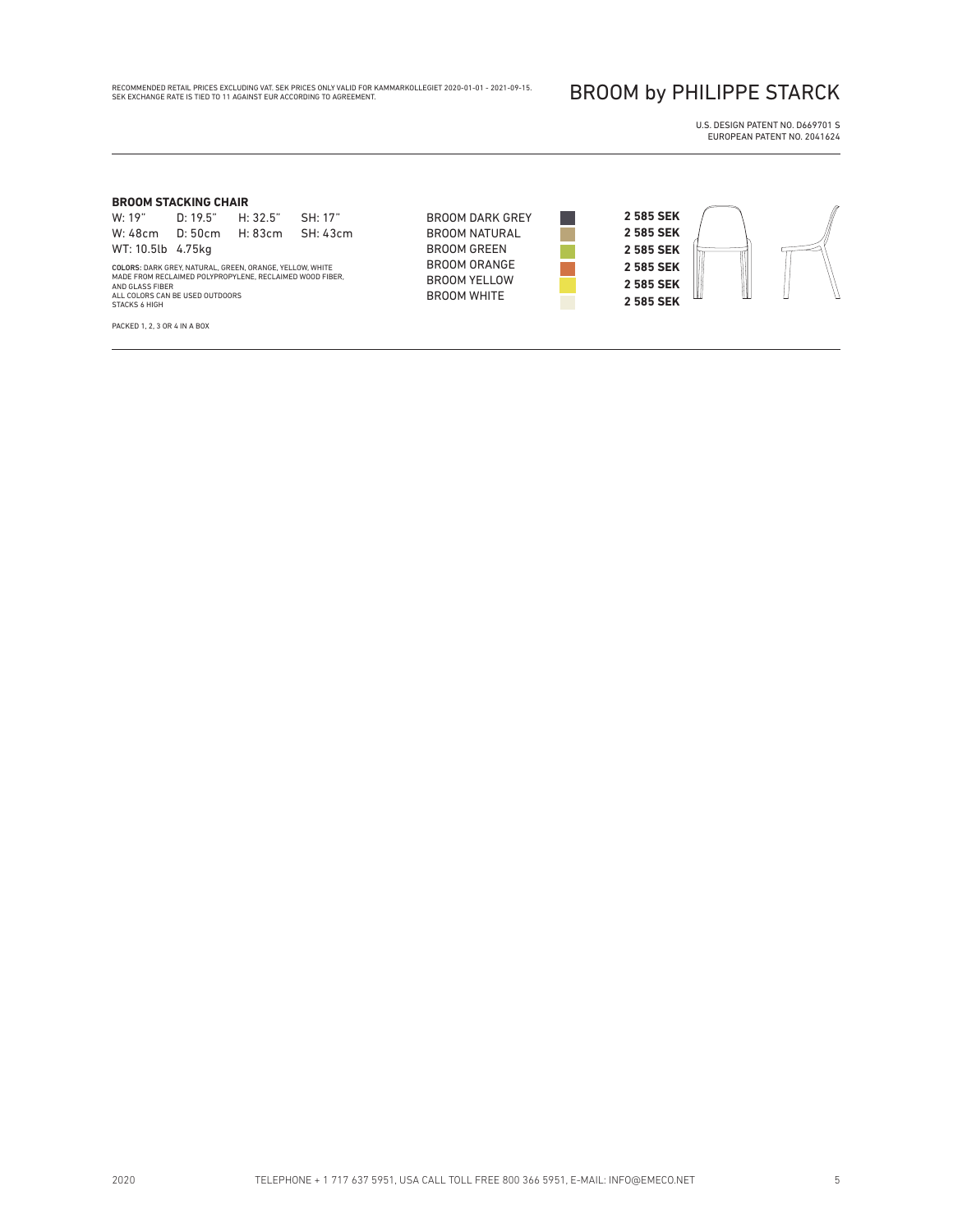# **EMECO WARRANTY**

#### **EMECO LIFE-TIME WARRANTY: 1006 NAVY, 1 INCH ALL ALUMINUM, HUDSON, ICON, HERITAGE, KONG, SEZZ, 20-06 CHAIRS AND STOOLS, EMECO STOOLS AND SOSO.**

\*LIFE-TIME WARRANTY IS EXTENDED FOR THE ABOVE MENTIONED PRODUCTS PURCHASED AS OF JAN 1ST, 2002.

#### **EMECO 7-YEAR WARRANTY:**

**1 INCH COLLECTION (3 YEAR WARRANTY FOR OUTDOOR USE FOR ITEMS WITH CLEAR ANODIZED ALUMINUM AND RECLAIMED WOOD POLYPROPYLENE MATERIAL), 1951 CHAIRS AND STOOLS, ALL SWIVEL SEATING, 20-06 TABLES.**

#### **EMECO 5-YEAR WARRANTY:**

**1 INCH RECLAIMED, 1104 (INDOOR USE), 111 NAVY COLLECTION (3 YEAR LIGHT-FAST OUTDOOR WARRANTY\*), 2 INCH TABLES, ALFI COLLECTION, BROOM COLLECTION (3 YEAR LIGHT-FAST OUTDOOR WARRANTY\*), PARRISH COLLECTION (2 YEAR WARRANTY FOR OUTDOOR USE FOR CHAIRS WITH RECLAIMED POLYPROPYLENE SEATS).**

\*THE 3 YEAR OUTDOOR WARRANTY ON ALL COLORS FOR 111 NAVY AND BROOM MODELS ARE VALID FOR SHIPMENTS MADE FROM JANUARY 1ST, 2018 FROM EMECO FACTORY.

#### **EMECO 3-YEAR WARRANTY: ON & ON COLLECTION (INDOOR AND OUTDOOR FOR RPET SEATS, INDOOR ONLY FOR PLYWOOD AND UPHOLSTERED SEATS), NAVY WOOD.**

#### **EMECO 2-YEAR WARRANTY: LANCASTER COLLECTION, SU COLLECTION, RUN COLLECTION.**

Emeco furniture is built in accordance with the highest standards of design and manufacture. Emeco warrants its furniture to be free from defects in material and workmanship under normal use and conditions for the periods stated below from date of receipt. This warranty extends only to the original purchasers who purchased new products from Emeco.

Fabric that is not manufactured by Emeco is not covered by this warranty but governed solely by the guarantees or warranties, if any, of the upholstery manufacturer. This warranty also does not include factory upholstery, scratches and chips to a powder coated color finish, scratches or discoloration and deterioration to plastic (due to harsh cleaners) or plastic laminate components, scratches and blemishes to polyurethane components, scratches and blemishes to a polished finish, wood finishes, table top wear, or floor glide wear.

This warranty does not include scratches or discoloration and deterioration to rPET plastic (due to harsh cleaners), reclaimed Wood Polypropylene plastic or floor glide wear. Variations in color and finish are integral to the rPET and reclaimed Wood Polypropylene as well as all the recycled and reclaimed materials we use in our products and should be expected.

Natural variations in wood grain and color is characteristic of this natural material and are not included in this warranty.

Discoloration of surface materials due to stains, harsh cleaners, dye from clothing including denim are not included in this warranty.

Emeco is not liable for any loss of time, inconvenience, commercial loss, incidental or consequential damages incurred or suffered by the purchaser or any third party in respect of the product.

This warranty does not apply to furniture damaged by accident, abuse, neglect, or misuse, nor does it apply if repairs are attempted by purchaser or by anyone other than an authorized Emeco agent or the Emeco factory.

In no event shall liability under this warranty exceed the original purchase price of defective furniture.

Emeco will replace or repair defective furniture covered by this warranty. Customers must send an email to info@emeco.net to report a claim, and items must be shipped, prepaid to: Emeco, 805 Elm Ave., Hanover PA USA 17331.

#### **PAYMENT TERMS**

Emeco requires a 50% deposit upon order and balance due before shipping. Prices do not include shipping; shipping quotes may be obtained by contacting Emeco Customer Service, 1 717 637 5951, info@emeco.net. Emeco accepts cheques, wire payments, and credit cards within USA. **Please send checks to Emeco Industries, 2650 El Presidio Street, Long Beach, CA 90810, USA**.

Emeco requires a 25% restocking fee on returned orders of standard products. Custom products, Kong chairs and stools, and special powdercoat items may not be returned.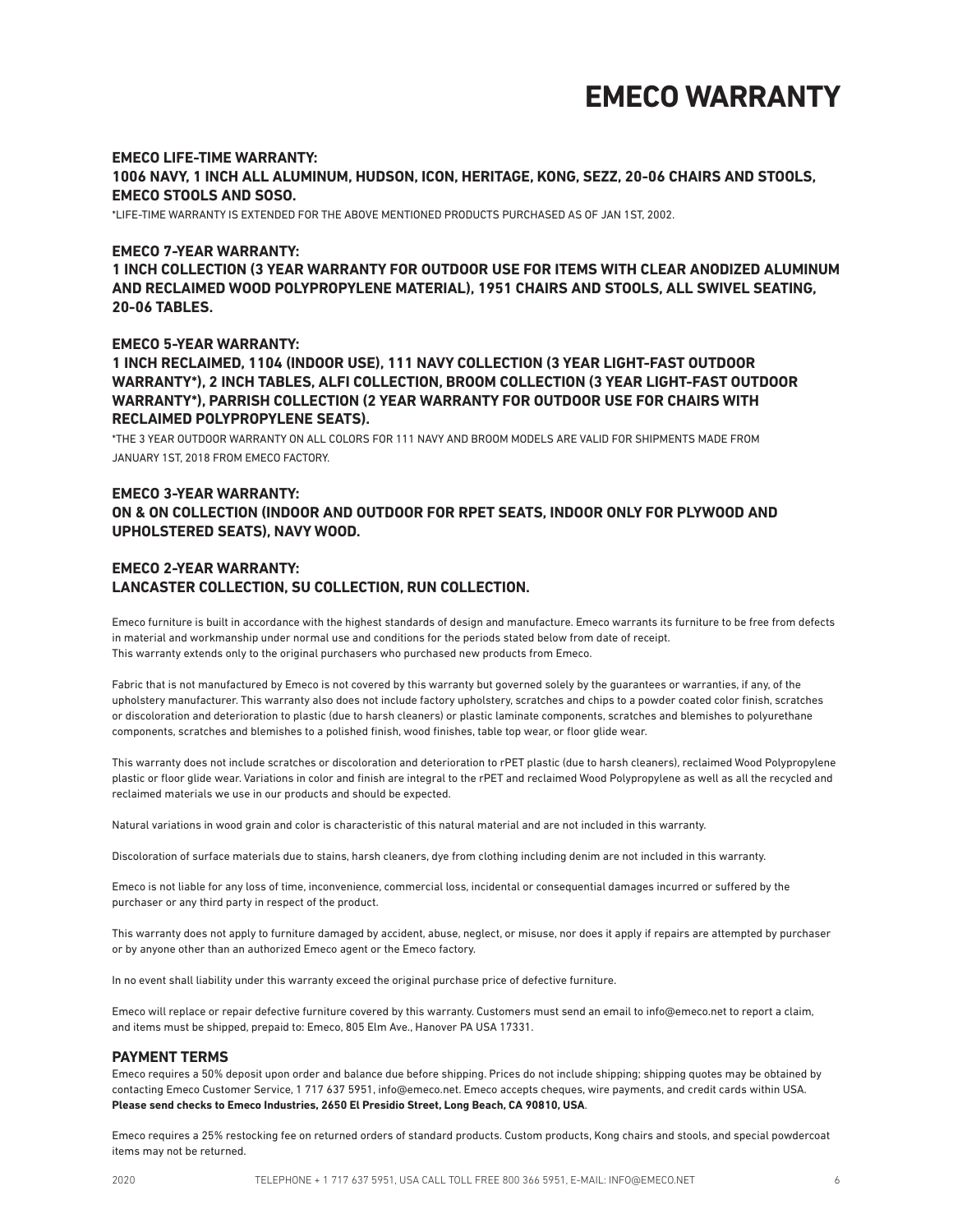# **ENVIRONMENTAL STATEMENT**

#### **EMECO'S ENVIRONMENTAL VISION:**

At Emeco, we take a responsible approach to our production and processes when manufacturing our furniture. We are committed to sustainability and protecting our environment. Emeco is committed to minimizing our impact on the environment by choosing materials, methods and processes that offer the least risk to our environment without compromising design, performance or affordability.

#### **OUR POLICY:**

We utilize the best available control technologies to reduce the environmental impact where needed, recycling waste and used materials at every opportunity, eliminating other impacts to the environment and reducing the carbon footprint of our products to minimum achievable levels.

At Emeco, we strive to improve our operations in all areas. In addition to reducing energy consumption, whenever possible we go beyond and select energy sources that have the lowest impact on the environment, such as electricity from renewable resources.

We use post-consumer and post-industrial waste that would otherwise be disposed as waste, to create chairs intended to last decades. At Emeco we make chairs from recycled aluminium that are made to last at least 150 years.

#### **VOC CERTIFICATION**

The following models conform to the ETL Environmental VOC+ Product Certification: 1 Inch Aluminum Collection, 1 Inch Reclaimed Collection, 20-06 Collection, Alfi Collection, Broom Collection, Emeco Café Aluminum Tables, Emeco Stool, Heritage Collection, Hudson Collection, Icon Collection, Kong Collection, Lancaster Chairs and Stools, 111 Navy, 1006 Navy, 1104 Navy, Navy Upholstered Collection, Run Aluminum Benches and Tables, Sezz Collection, SoSo Collection, Superlight, SU Cork, SU Recycled Plastic, and SU Wood.

#### **HEALTH PRODUCT DECLARATION (HPD)**

The following models conform to the Health Product Declaration (HPD), and are included on Mindful Materials platform: 1 Inch Aluminum Collection, 20-06 Collection, Alfi Collection, Broom Collection, Emeco Café Aluminum Tables, Emeco Stool, Emeco Occasional Table, Heritage Collection, Hudson Collection, Icon Collection, Kong Collection, Lancaster Collection, 111 Navy, 1006 Navy, 1104 Navy, Sezz Collection, SoSo Collection, Superlight.

#### **HEALTHIER HOSPITALS PROGRAM**

The following models adhere to the Healthier Hospitals Safer Chemicals Challenge, Version 2.0: 1 Inch Aluminum Collection, 1 Inch Reclaimed Collection, 20-06 Collection, Alfi Aluminum, Broom Collection, Emeco Café Aluminum Tables, Emeco Stool, Emeco Occasional Table, Heritage Collection, Hudson Collection, Icon Collection, Kong Collection, 111 Navy, 1006 Navy, Navy Upholstered Collection, Run Aluminum Benches and Tables, Sezz Collection, SoSo Collection, Superlight, SU Cork, and SU Recycled Plastic.

#### **OUR PROCESSES:**

- Emeco's products are manufactured in the US.
- The Emeco factory in Hanover PA conforms to all applicable US, State and Local environmental requirements.
- Emeco uses clear coat anodizing as the surface finishing method for most of our products. This not only significantly reduces particulate emissions, but also produces no volatile organic carbons (VOCs) in the application of the finish.
- All welding machines have internal cooling systems to reduce water consumption by 15%
- Advanced lighting technologies are installed throughout our manufacturing operations resulting in a 24% annual reduction in electrical consumption rate.
- All aluminum used in Emeco products are at least 80% recycled and 100% recyclable.
- Of the recycled aluminium, half is post-consumer (soft drink cans) and half is post-industrial (manufacturing scrap). Chairs made out of virgin aluminium have an energy density that is 17 times higher than that of Emeco chairs. Use of recycled aluminium as oppose to virgin aluminium in production leads to 95% less energy consumption.
- Emeco's aluminium scrap generation-rate is approx. 6% annually by weight.
- Emeco Manufacturing returns 100% of aluminium scrap to recyclers.
- Emeco's 111 Navy Chair contains at least 65% Recycled PET plastic.
- 100% of the PET used comes from a post-consumer recycled source.
- Emeco's Recycled PET chairs are 100% recyclable.
- Emeco uses sustainable timber and low-VOC finishes on our wood components.
- Emeco's Broom chair is made of 90% industrial waste content and is 100% recyclable.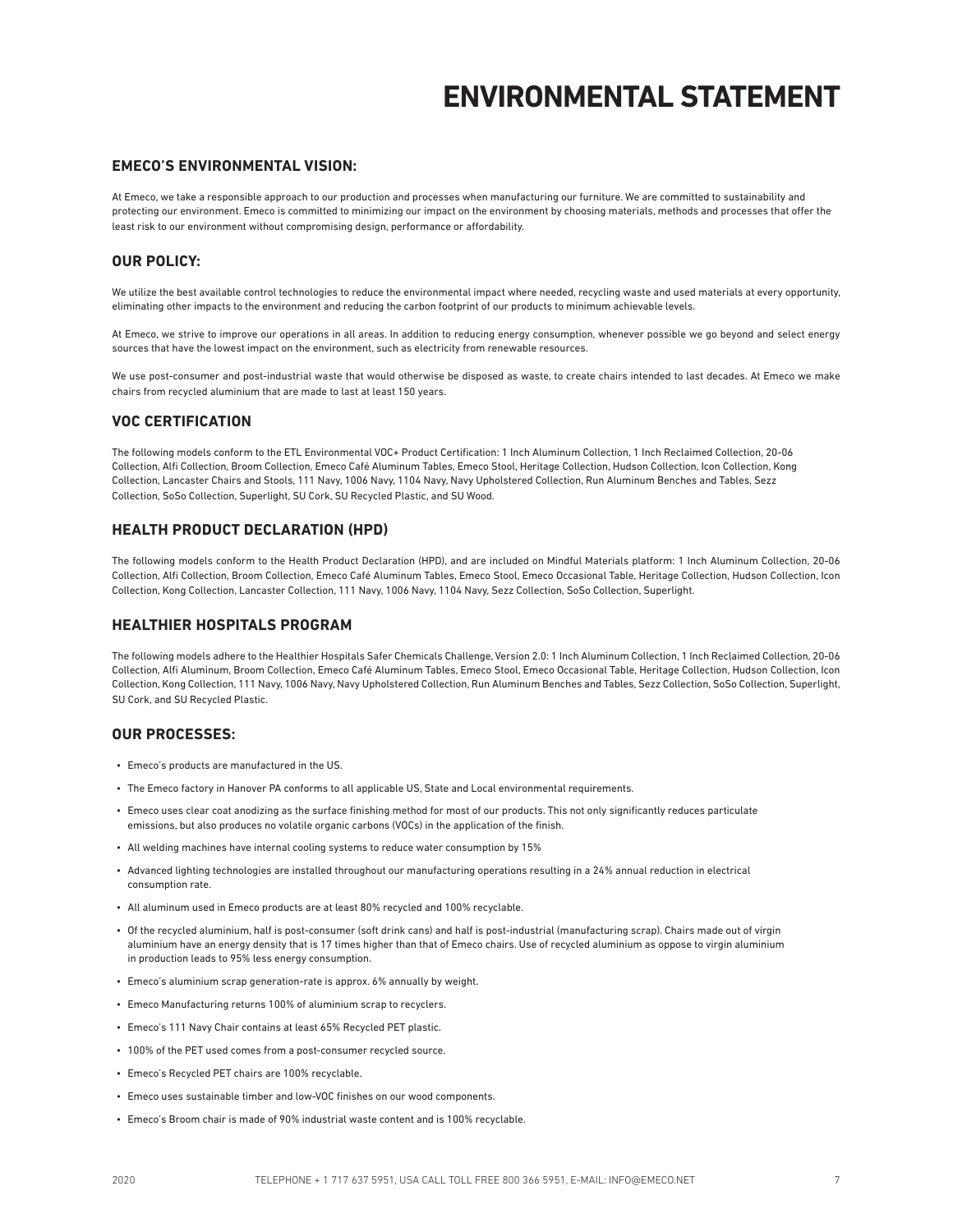- The reclaimed wood polypropylene seats of Emeco's Alfi and 1 Inch collections are made of 100% industrial waste content and are 100% recyclable.
- Emeco's Su Collection uses a variety of reclaimed and recycled materials in components such as recycled PET, Green Concrete mixed with postconsumer glass, reclaimed wood and recycled aluminum.
- Emeco has a chair-to-chair recycling program. The plastic and all-aluminum chairs can be returned to Emeco for recycling. Emeco will recycle and put the recycled material back in chair manufacturing of the same or similar model.

#### **LEED CERTIFICATION**

No product can be LEED Certified; Certification is only granted to the entire building or interior. A project is LEED Certified by qualifying for credits that accrue when environmentally sound choices are made in the design and building process. Product choices can help the project qualify for LEED Certification by being environmentally sound. Some jurisdictions require new construction to have a minimum number of LEED Credits.

Specifying Emeco furniture contributes to credit **#2.1** Construction Waste Management because Emeco uses 100% recyclable shipping and packing materials.

Specifying the Emeco 111 Navy Chair and Su stools with PET seats contributes to credit **#4.2** Recycled Content. 111 Navy Chair is made of 65% and Su stools with PET seats are made of 50% post-consumer recycled material.

Specifying Emeco aluminium furniture contributes to credit **#4.2** Recycled Content because it is made of between 80% recycled aluminium; 40% post-consumer recycled material and 40% post-industrial recycled material.

Specifying Emeco furniture contributes to credit **#5.1** Regionally Manufactured Materials when shipped projects within 500 miles of our Hanover, PA facility – cities on the East Coast from Boston through Washington, DC. In addition, the recycled aluminium used in Emeco products is processed in Baltimore, MD, adding another credit contribution.

Specifying the Emeco 111 Navy Chair contributes to credit **#5.1** Regionally Manufactured Materials when shipped projects within 500 miles of our Lenoir, NC facility – cities on the East Coast from Washington, DC through Miami. In addition, the recycled PET plastic used in the Emeco 111 Navy Chair is processed in Cavendish, VT, adding another credit contribution.

**Aluminium does not emit VOCs or aldehydes in any measurable concentration, therefore gassing requirements are not applicable.** 

LEED (Leadership in Energy and Environmental Design) is a division of the US Green Building Council, a government sponsored organization whose goal is to promote environmentalism in the building industry. For more information visit www.usgbc.org.